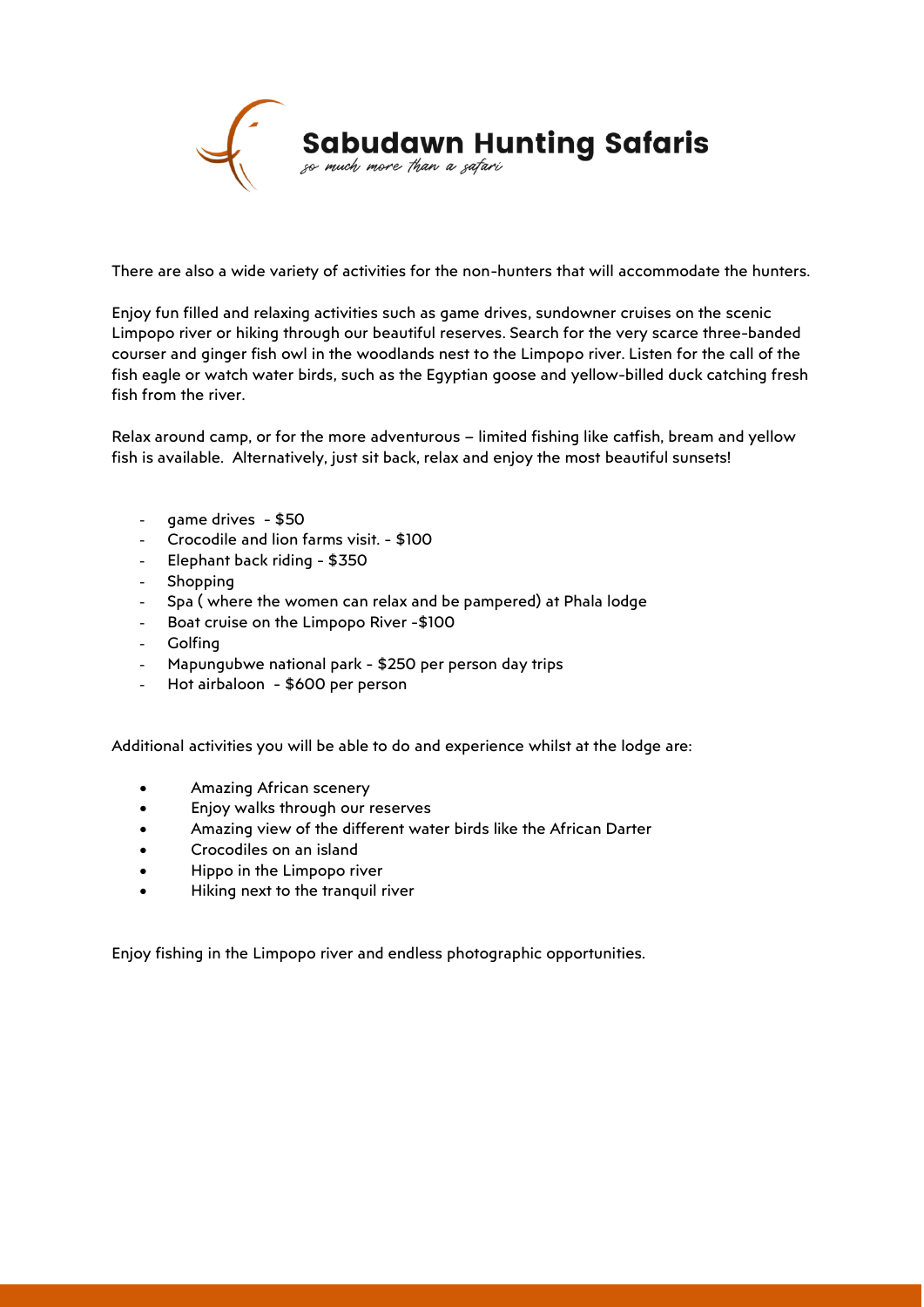View one of the world's single biggest single stem Baobab trees near the Limpopo ranch.



The Baobab tree is a strange looking tree that grows in low-lying areas in Africa and Australia. It can grow to enormous sizes and carbon dating indicates that they may live to be 3 000 years old.

Visit the Crocodile Ranch and see more than 6000 Nile crocodiles, from newborn to vicious man-eating sized!

## **Mama Tau White Lion Breeding Project**

Come and enjoy close encounters with brown and white lions in a comfortable, open safari vehicle. Guided drives last about one hour and are leaded by an experienced guide who will assist you in getting to know these wonderful predators better.

Mama Tau White Lion Breeding Project is approximately 90 minutes from the Limpopo Ranch. One person in group : \$150 per person Minimum of two people in a group : \$100 per person The price includes transport